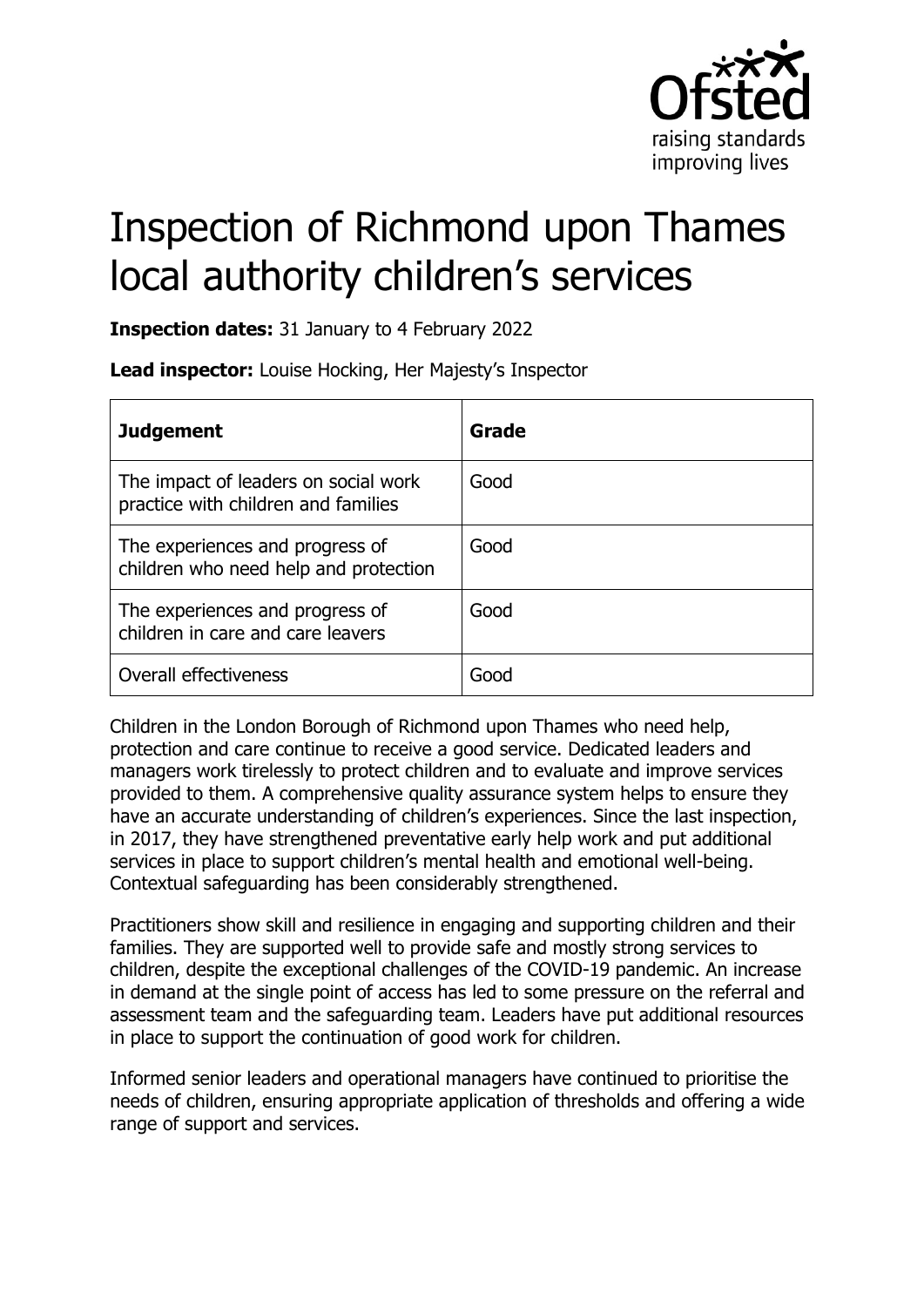

## **What needs to improve?**

- Work with partners to improve the quality of contacts and referrals at the 'front door'.
- Sufficiency of homes for children.
- The experience and support for families involved in 'foster to adopt'.
- How direct work and the child's voice are evident in children's case records.

### **The experiences and progress of children who need help and protection: good**

- 1. Continuous investment and focus on early help services in Richmond has led to impactful preventative work and strong practice for children and families. Early help services are well resourced and offer a wide range of support services and projects. Children's needs are identified well and further specialist assessments provided if required. The introduction of resilience network meetings in January 2021 has supported helpful multi-agency work with children and families.
- 2. The single point of access (SPA) is an effective and responsive front door that provides a timely service for children and their families. A steady increase in contacts and referrals means that the needs of many more children have to be fully assessed. While it is a busy service, it is sufficiently well resourced to respond promptly and appropriately. Practitioners are skilled, thoughtful and reflective. They are suitably trained and supported well in their different roles within the service. Re-referral rates are low in comparison to other similar local authority areas.
- 3. Thresholds to access services on behalf of children are understood well by professionals. Children who require a statutory service are appropriately referred to the local authority's children's services. Those whose needs are below the threshold for statutory support are helpfully signposted to early help services. The local authority is in the process of recruiting an early help coordinator who will be based in the SPA, to further enhance the interface between early help and statutory social care.
- 4. The quality of the information provided by some partner agencies is variable, with, on occasion, a lack of clarity on the presenting needs. This means that practitioners in the SPA have to spend additional time returning to referring partners to clarify the detail of any concern.
- 5. Management oversight in the SPA is effective and well embedded. All contacts about children are screened immediately by a manager and risk assessed for priority action. Children receive a timely and proportionate response. Practitioners analyse strengths and risks to children well to understand their immediate needs, seek additional information if required and agree the next steps. Their careful analysis ensures that children are referred to a service that will meet their needs within 24 hours. Managers sign off all actions and are a strong, supportive presence for practitioners to discuss any concerns or to help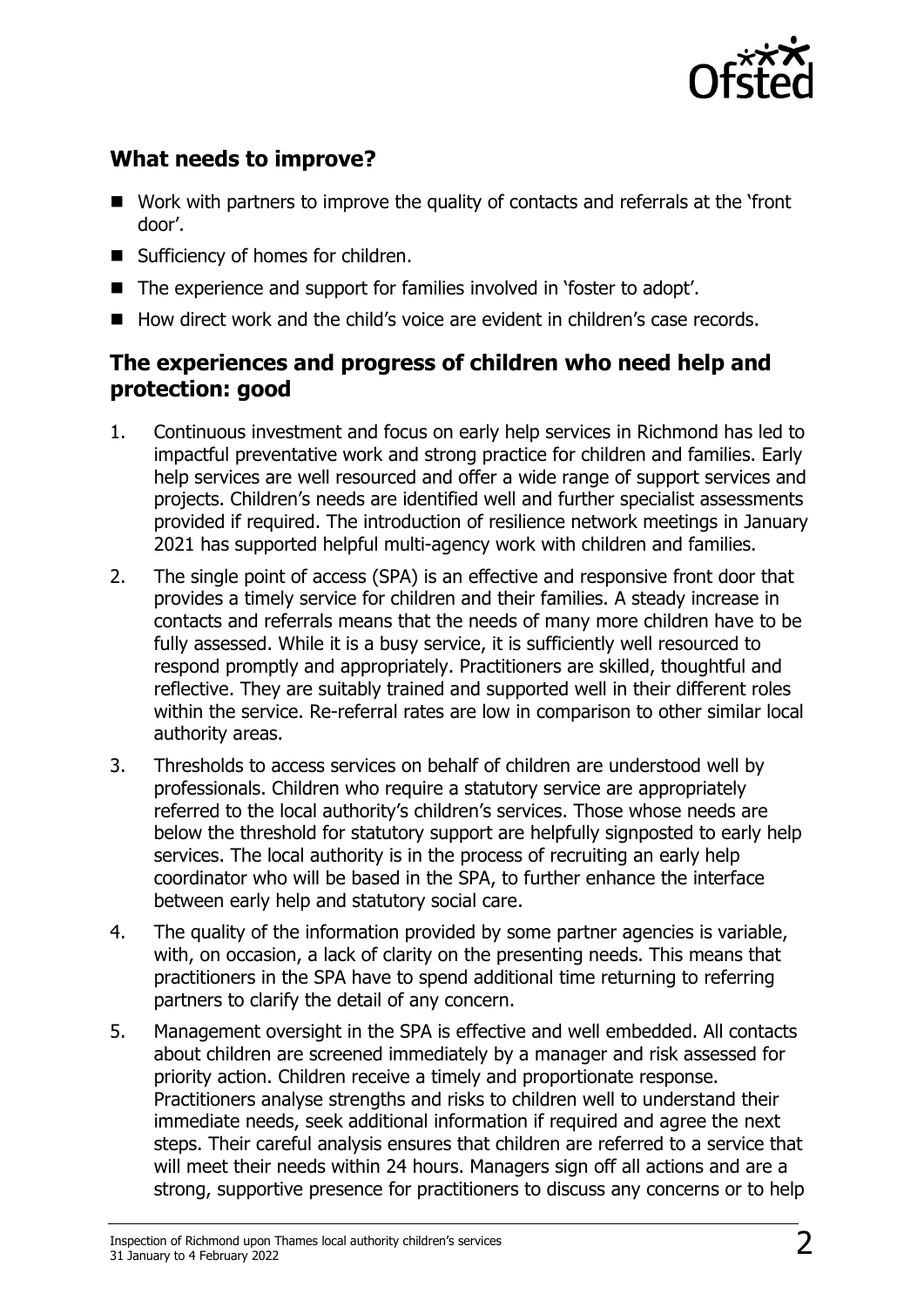

work through any issues. Parental consent is usually considered, although it is not always clearly recorded.

- 6. Consideration of children's needs is strengthened by the co-location of partner agencies in the multi-agency safeguarding hub, where the multi-agency partners share information to inform next steps for the child. The child and adolescent mental health service triage team integrated within the SPA provides a proactive first-assessment response to support children's mental health. This adds to the range of responses available to what is a strong front door service.
- 7. Children in Richmond who need help and protection are seen quickly and any immediate risks are identified and addressed. Consistently strong assessments ensure a good understanding of their needs and of strengths, risks and uncertainties. Assessments are well informed by the child's history and conclude with an appropriate and clear recommendation for any next steps. Active intervention begins immediately and children do not wait to receive a service.
- 8. An increase in referrals over the last six months, particularly in the last three months, has placed additional demand on services. This has had an impact on the referral and assessment team and the safeguarding service. Practitioners have continued to protect and prioritise children appropriately while under pressure in relation to the number and complexity of families they work with.
- 9. Child protection investigations, conferences and core groups take place promptly, with good attendance and engagement from partners supporting decision-making. Collaborative work reduces risk for children. Practitioners work well and creatively to engage with parents, particularly with fathers.
- 10. Immediate risks for children are responded to with urgency. For new referrals, an immediate strategy discussion between children's social care and the police to agree next steps is followed by a fuller strategy discussion with all relevant partners. There is a small risk that not all relevant information is available from the outset to inform planning. There was no evidence that this two-stage practice had any negative impact on the protection of children. When inspectors raised this during the inspection, the local authority immediately undertook their own live audit to understand the issue more fully and concluded that children's case records do not fully reflect the partnership work that is undertaken.
- 11. Plans for children are clear, concise and easy to understand. They focus on the key areas of concern, with measurable outcomes. Chairs of child protection conferences make considerable efforts to ensure they are robust and helpful. Strong pre-proceedings practice ensures parents are aware of what is expected of them. This work is overseen diligently by a case progression manager. Care proceedings are initiated promptly when needed, including consideration for younger unaccompanied asylum-seeking children (UASC). The local judiciary and Children and Family Court Advisory and Support Service confirm that they see good, well-managed court work with positive input from independent reviewing officers.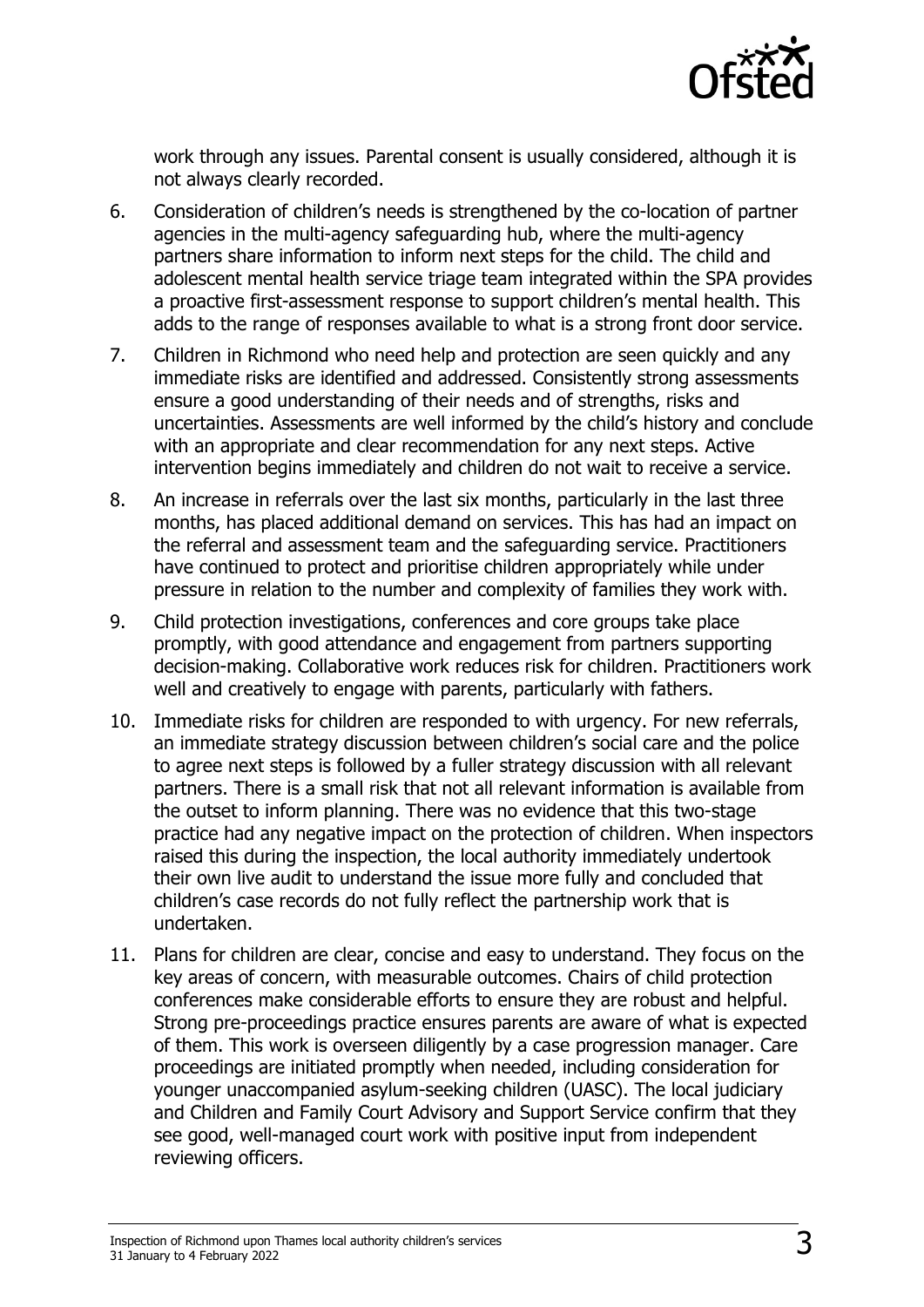

- 12. Increased pressure on services has resulted in the need to prioritise most urgent or concerning work. As a result, a small number of children in need have experienced some drift and delay in planning. Leaders have responded supportively, providing an additional temporary team of social workers to avoid further delay and alleviate pressure.
- 13. Vulnerable adolescents are particularly well supported, through an impressive adolescent safeguarding service. Assessments undertaken in this part of the service are comprehensive, timely and balanced. Adolescents receive a caring and compassionate response from a professional and well-informed team. Practitioners demonstrate persistence and understanding in their engagement with young people. This strong practice is supported by good, analytical and reflective supervision.
- 14. Children with complex additional needs and disabilities benefit from a childfocused disabled children's team. Communication is supported well by individual communication passports for children, which assist the practitioners working with them. Detailed plans are underpinned by comprehensive packages of support. Complex health needs are supported well and there is good multiagency team support around children. Children are not always supported to transition to adulthood at an early enough stage ahead of their 18th birthday. The local authority has put a tracking system in place to monitor this and is aware that there is further work to do to support children's transition.
- 15. The number of children who are electively home educated has risen sharply over the last two years. An experienced and stable team closely and proactively scrutinises children's circumstances, providing clear guidance to carers and ensuring appropriate oversight. Children missing education are closely monitored, with children kept on the radar where there is potential for concern.
- 16. An effective local authority designated officer service ensures that risks posed by adults are followed up comprehensively.

#### **The experiences and progress of children in care and care leavers: good**

- 17. Children in care in Richmond receive good support from skilled, caring and diligent social workers and carers. Children come into care when they need to and they are supported to return to live with their families if this is the best plan for them. They are visited regularly by social workers who know them well and understand their needs.
- 18. Permanency planning is understood well and long-term plans are secured for children in a timely way. Particular attention is given to options for children to remain living with family and friends if they cannot remain at home. Many benefit from staying within their extended family networks. The special guardianship team works skilfully to analyse and balance any concerns with the known benefits of children living with relatives. Additional investment has resulted in an extra social worker post to undertake regulation 24 assessments to determine the suitability of friends and family.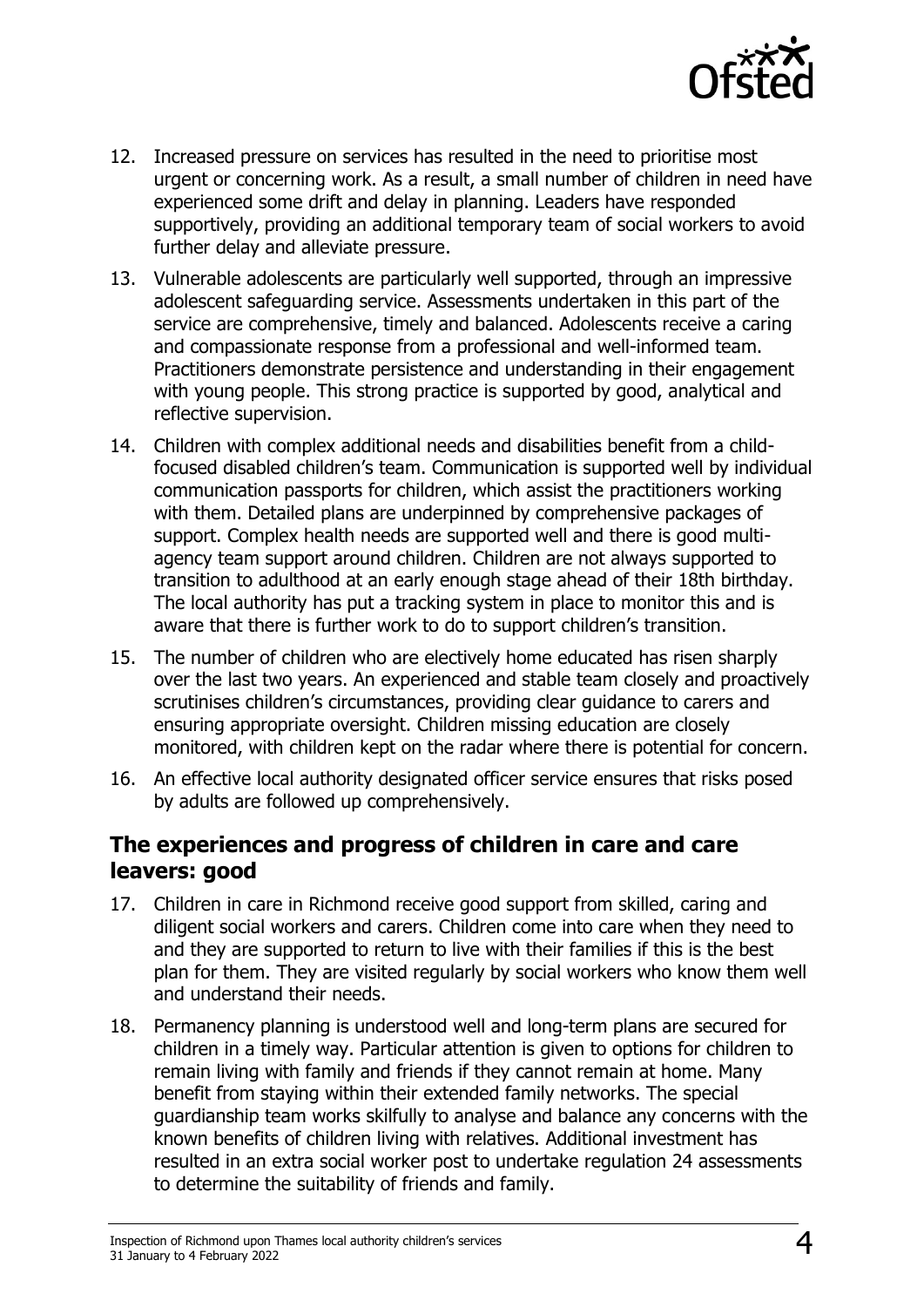

- 19. Social workers know children well. They undertake direct work with them, with some evidence of life-story work carried out or planned. Although practitioners engage well with children, this work is not consistently reflected in children's written records, for children or practitioners to read in the future if they wish to.
- 20. Most children live in suitably matched, stable and secure homes. A high proportion of children looked after in Richmond are aged 16 and over. Ensuring sufficiency of foster placements for this age group is a persistent challenge for the authority. Leaders are working actively to address this and there is a clear vision and leadership within the fostering service. They have refreshed the sufficiency strategy and are investing in the recruitment of more foster carers, including to address the need for a more diverse range of carers.
- 21. The partnership with the regional adoption agency (Adopt London South) is working well to support the needs of children in Richmond who require adoption. Adopters are positive about their experience and children's plans are made in a timely way. A small number of adopters have felt insufficiently prepared or supported in relation to contested adoption under the 'foster to adopt' scheme.
- 22. Higher numbers of 16- and 17-year-olds live in supported accommodation than the local authority would like. Some of these children might have benefited from a foster placement. The local authority assesses need and makes suitable and sensible decisions for children. It provides significant investment to ensure that vulnerable young people are well supported. Placements are appropriate and suitable within the range of provision available. Leaders are acutely aware of any limitations of accommodation, even when it has been deemed suitable, and the need to continuously ensure that the packages of support are appropriate for each child's needs.
- 23. The health needs of children looked after in Richmond are met well. Supporting their mental health and well-being is a particular priority. Leaders have invested in a range of services to ensure children in care and care leavers can access support when they need it. A specialist emotional health permanency service provides a flexible range of consultations, assessments and therapy, with an additional clinician recently recruited. All children referred are currently receiving a service.
- 24. Targeted action to help children and young people is underpinned by a recently refreshed vulnerable child and adolescent strategy. The contextual safeguarding lead and 'missing champions' help oversee vulnerable children's circumstances. The multi-agency risk vulnerability and exploitation panel targets contextual safeguarding activity that is reducing risk for many children. Specialist services include projects and workers who undertake targeted gangs work and direct intervention for children at risk of sexual exploitation. Strong protective work is undertaken when children are at risk and are missing; practitioners make skilful use of specialist tools to safeguard these children. A specialist team demonstrates strong engagement skills and a good understanding of risk when undertaking return home interviews.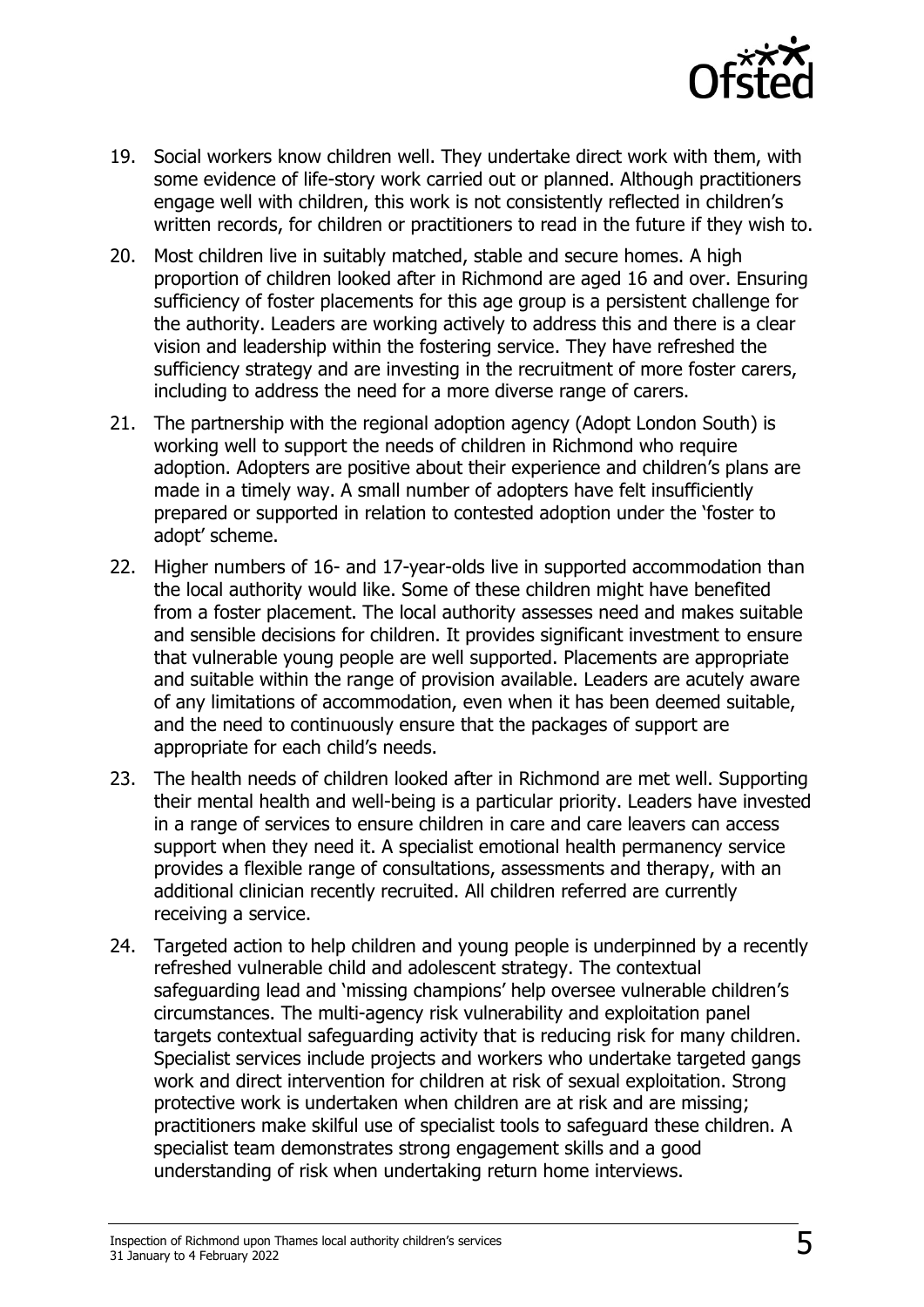

- 25. An engaged and proactive virtual school results in children receiving a responsive and supportive service that meets their education needs well. The transition hub initiative has had a positive impact on progress, attainment and attendance, with further work being undertaken on attendance. Feedback from designated teachers, foster carers and residential workers about the virtual school is consistently positive. Personal education plans (PEPs) capture the child's voice and ensure that the views of carers and other professionals inform actions taken to support the child's progress. Education targets are appropriate and child-focused. Clear communication and collaboration between the virtual school staff and partners ensure that all children have a completed PEP.
- 26. Care leavers in Richmond receive an exceptional service. The leaving care team is highly skilled. Practitioners approach all young people in an empathetic and caring manner, while ensuring the widest range of needs are met. The culture of compassion and kindness is modelled convincingly by the managers of this service.
- 27. Pathway plans are regularly updated and informed by high-quality assessments. These plans are comprehensive and focus on what matters most for care leavers. A separate child-friendly version helps all young people to understand their plan. Culture, religion and identity are given appropriate attention and care leavers benefit from their individual needs being respected and met.
- 28. Care leavers receive a well-resourced offer that includes practical help to support them in their independence. The work of the Virtual College has helped to achieve a fall in the number of young people who are not in education, employment or training.

### **The impact of leaders on social work practice with children and families: good**

- 29. Children in Richmond benefit from strong political and corporate commitment across the council. The chief executive models the high priority given to children through direct support to apprenticeships and through his engagement with the corporate parenting board. Leaders continuously evaluate children's experiences and progress. The director of children's services leads regular quarterly safeguarding meetings with the leader of the council, the lead member for children's services and the chief executive to ensure they are fully briefed and can address organisational challenges.
- 30. Corporate parenting is strong in Richmond. The lead member is an impressive champion for children. The corporate parenting panel focuses on priority areas that matter for children and young people, recently considering housing and accommodation. An effective Children in Care Council actively participates in the work of the panel, alongside their own active action plan and local offer to children.
- 31. Statutory functions for children and families in Richmond are delegated to Achieving for Children (AfC), a not-for-profit community interest company which is jointly owned by the local authority. There are clear lines of regular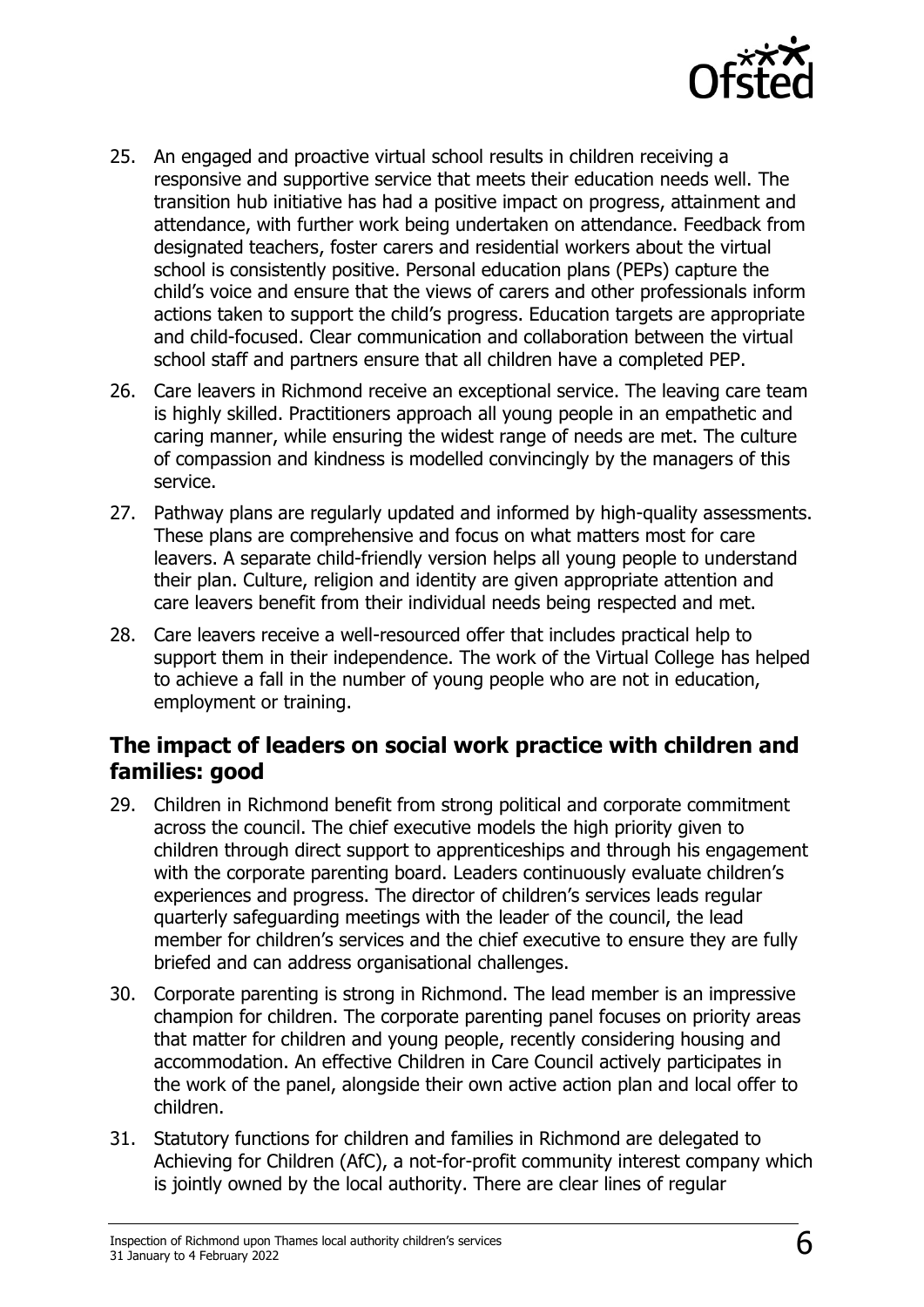

accountability between the local authority and AfC, with helpful scrutiny and support.

- 32. Relationships with partner agencies are strong, and children and their families generally receive a good multi-agency response to their needs. This could be strengthened further by improving the quality of contacts to the SPA, and by increasing the range of partners who hold the lead professional role in early help support.
- 33. A stable and ambitious senior leadership team provides a clear vision and a dedicated focus on services for children. Leaders are responsive, flexible and supportive. They have a good understanding of services, with a particularly impressive array of quality assurance checks and balances. This includes seeking out external evaluation and scrutiny. Detailed work is undertaken to understand the experiences of children, including through seeking direct feedback from parents, carers and young people. Findings are regularly discussed with practitioners to support ongoing reflection and learning.
- 34. The workforce in Richmond is a strong, skilled and resilient group of dedicated practitioners. Staff enjoy working in Richmond, their morale is high and they appreciate the high level of support, the career progression opportunities, the learning and development offer and the ambition that the organisation has for them.
- 35. Practitioners prioritise the key issues for children to ensure they are protected and do well. The majority of staff have manageable caseloads. Some practitioners in the referral and assessment service and the safeguarding service are, on occasion, working at the higher end of a manageable caseload. While all staff report being content and well supported, heavy workloads have resulted in some recent drift for a small number of children. Leaders have brought in additional staffing capacity, which is rectifying this problem.
- 36. Operational managers are committed and supportive and staff appreciate the availability and support they provide. Regular supervision supports the progression of children's cases, but is not always reflected in their case notes. Management oversight is an embedded process; managers know what is happening for children and the detail of their lives. Pressure on managers means that, on occasion, recording of their oversight lacks detail.
- 37. Senior leaders in Richmond take continuous steps to recruit, retain and develop staff. They have developed a successful programme for newly qualified social workers and use creative methods, including bringing in external companies, to assist them. Some children have had changes of social worker, with some increase in staff turnover during the pandemic.
- 38. Senior leaders are aware of the particular pressures on the referral and assessment and safeguarding teams. They have supported practice with a set of solutions targeted to reduce these pressures. These have included additional business support to ensure the timeliness of core group and child protection conference minutes, an additional time-limited child in need team and additional posts in other key areas, including family support worker posts.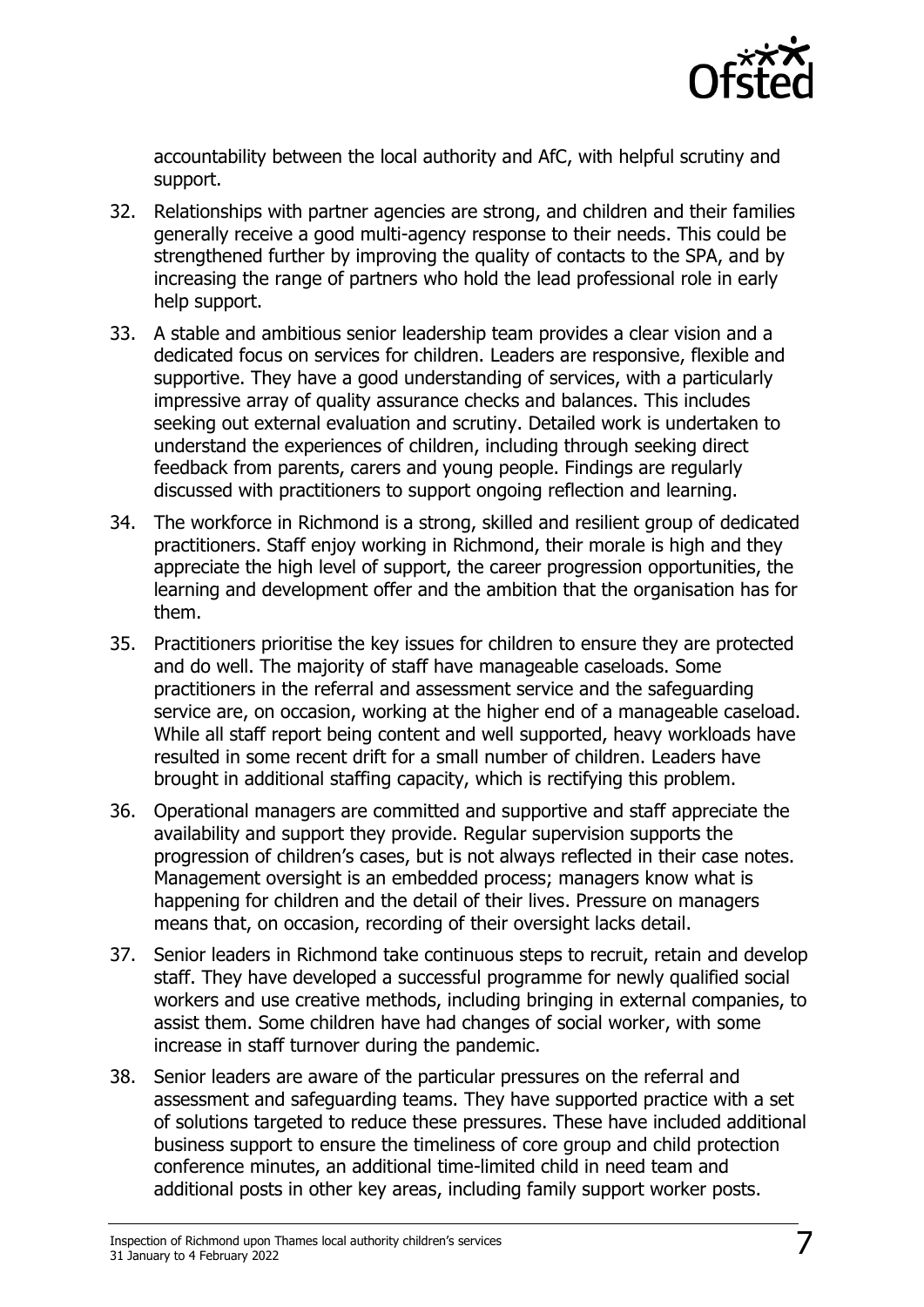

Senior leaders and managers know where they need to focus their efforts and they act to ensure that children and practitioners are well supported.